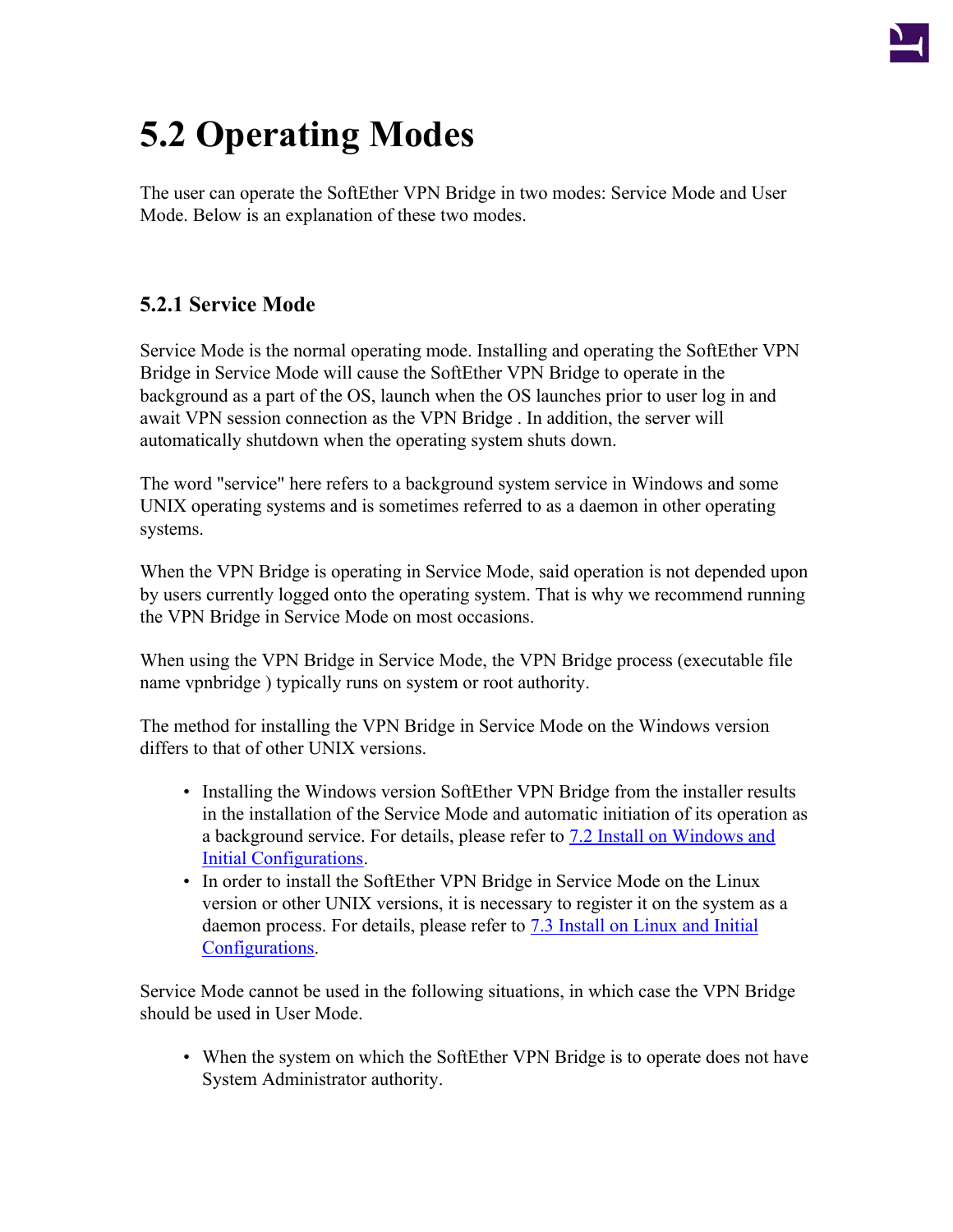- When the client wishes to install and use the SoftEther VPN Bridge temporarily rather than continuously.
- When the client wishes to launch the SoftEther VPN Bridge with general user authority for security reasons.

The executable file name for the 32-bit Windows version SoftEther VPN Bridge is "vpnbridge .exe", while the file name for the 64-bit version is "vpnbridge x64.exe". The description in this manual assumes use of the 32-bit version, so please apply the relevant changes in the case of the 64-bit version.

#### **The Explanation of Service Mode for Windows Version SoftEther VPN Bridge**

We recommend using the installer when installing the Windows version VPN Bridge in Service Mode. This method automatically launches and runs the VPN Bridge as a service without the need for any special operation by the client. Even if the system is rebooted, the VPN Bridge will automatically begin operating upon system start-up. Because the VPN Bridge is launched as a background task, the computer on which the server is installed can be used for other tasks without the client having to be aware of said server's installation.

In addition, the Windows version SoftEther VPN Bridge service can be commenced or terminated by attaching the relevant command line argument to the executable file name (vpnbridge .exe), or can be removed or re-registered from the Windows system via the Windows system service list.

The shortened service name of the SoftEther VPN Bridge service registered on the Windows system is **"sevpnbridge "** and the long service name is **"SoftEther VPN Bridge "**.

In order to register vpnbridge .exe as a service when the SoftEther VPN Bridge service is not currently installed on the Windows system, insert the following from the command prompt and execute vpnbridge .exe (System Administrator authority is required).

```
> vpnbridge /install
```
To delete the SoftEther VPN Bridge service when it is already installed on the Windows system, insert the following from the command prompt and execute vpnbridge .exe (System Administrator authority is required).

vpnbridge /uninstall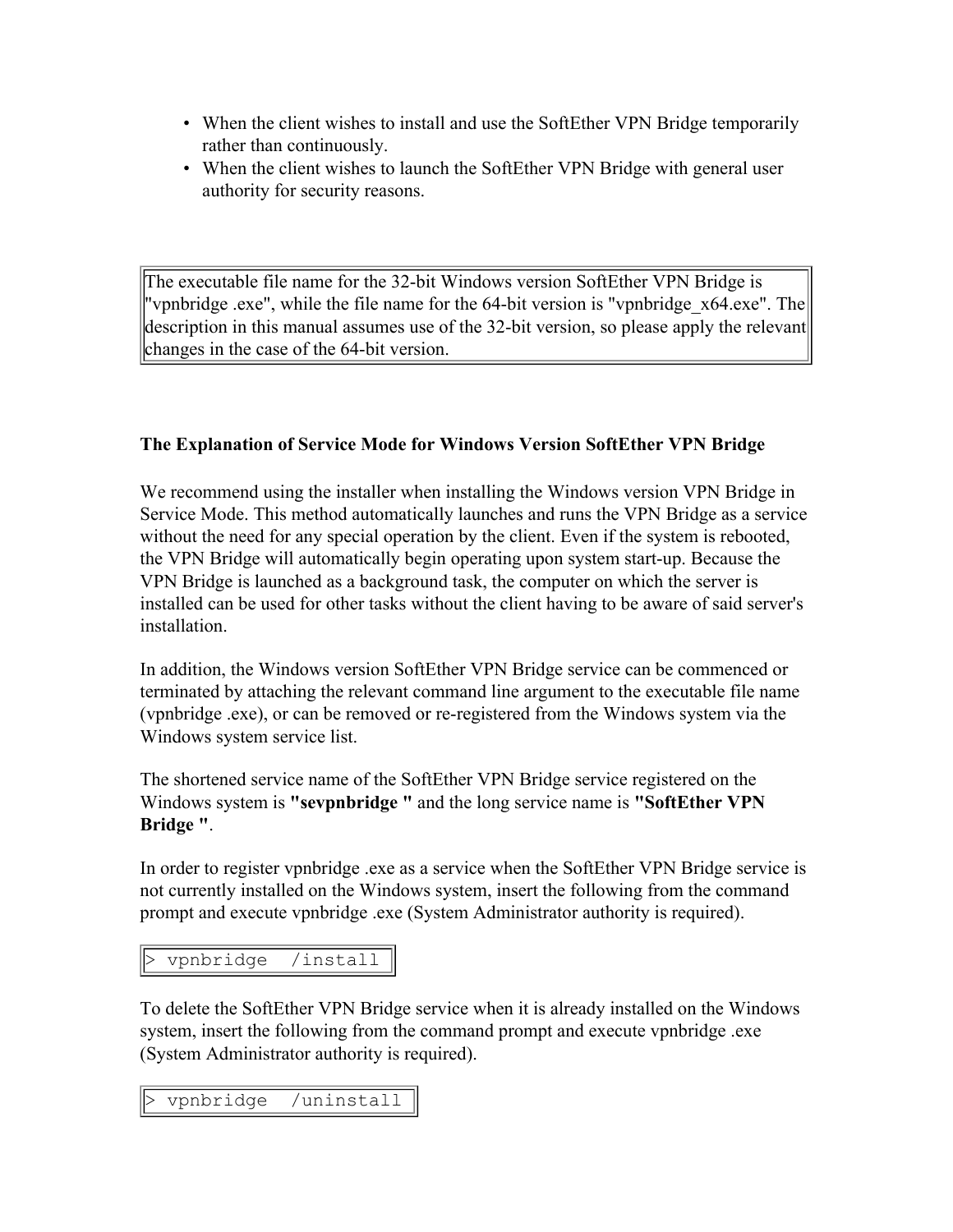Furthermore, attaching the **/start** or **/stop** arguments enables the service to be commenced or terminated. For details on other arguments which can be designated in the vpnbridge program, please refer to the message box which appears when directly executing vpnbridge .exe.

The service can also be started and terminated by accessing [Control Panel] > [Administrative Tools] > [Services] (or [Control Panel] > [Services] in the case of Windows NT 4.0). It is possible to change the server from [Automatic] to [Manual] startup by selecting SoftEther VPN Bridge from the [Services] list, then clicking open [Startup type]. Changing the startup type to [Manual] means that the service does not launch automatically on startup, and does not operate until initiated by a user with Administrator authority.

It is also possible to start and stop the SoftEther VPN Bridge service using the net command. Enter **net start sevpnbridge** to start the service, and **net stop sevpnbridge** to terminate the service.

The SoftEther VPN Server emulates the service system of Windows NT or later when operating on an older OS. There may be several limitations in this case, such as the process terminating when the user logs off.

[5-2-1.png](http://www.softether.org/@api/deki/files/286/=5-2-1.png)

*SoftEther VPN Bridge registered as a service.*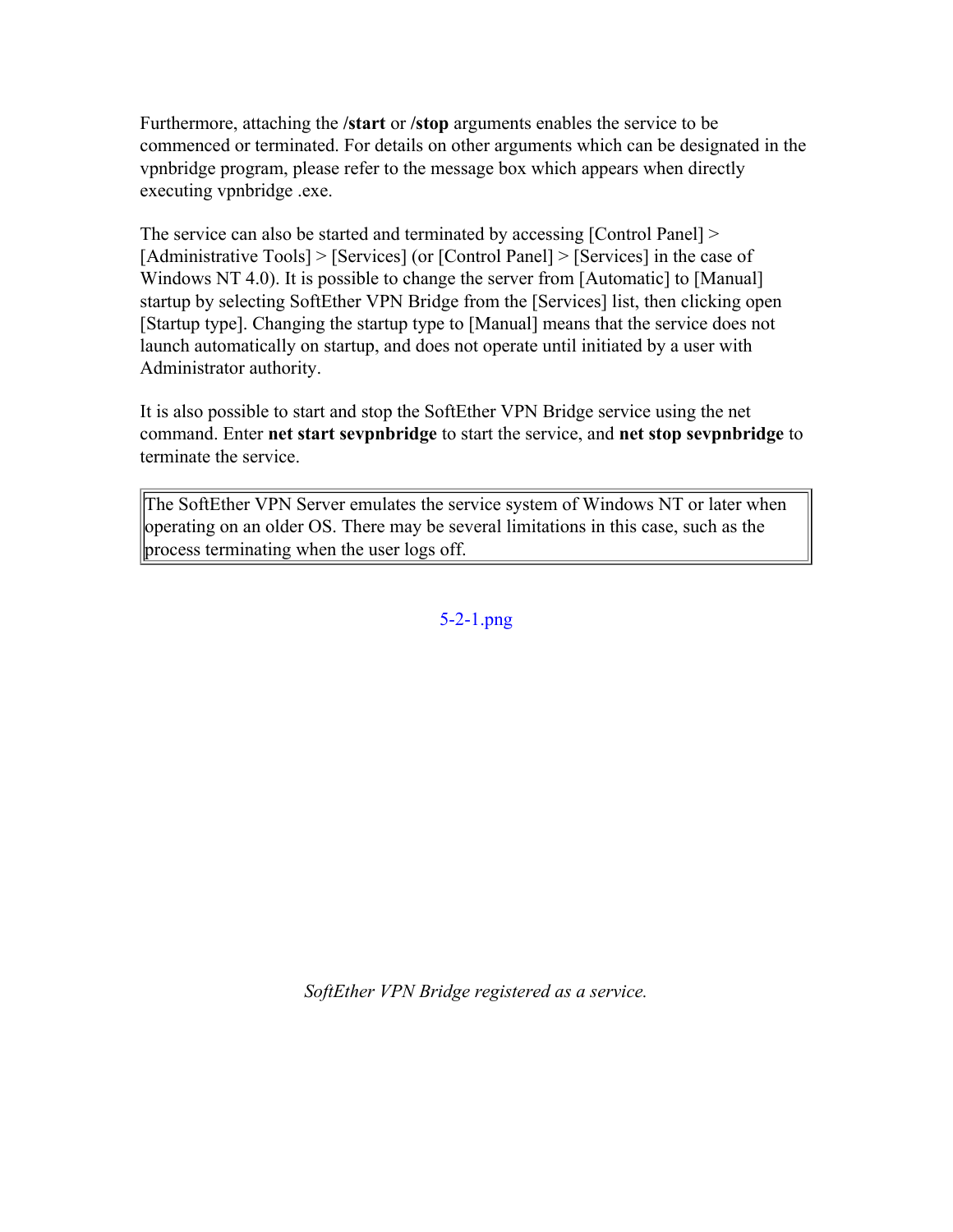## **Service Mode for UNIX Version SoftEther VPN Bridge**

Please refer to **[7.3 Install on Linux and Initial Configurations](http://www.softether.org/4-docs/1-manual/7._Installing_SoftEther_VPN_Server/7.3_Install_on_Linux_and_Initial_Configurations)** for details on installing and launching the Linux and other UNIX versions of the SoftEther VPN Bridge in Service Mode.

## **5.2.2 User Mode**

User Mode is a special type of operating mode. Operating the SoftEther VPN Bridge in User Mode causes the SoftEther VPN Bridge to run in the background as a user process. To operate the SoftEther VPN Bridge in User Mode, it is necessary to log onto the system as a user and launch the vpnbridge executable file each time the server is launched. Operations may differ depending on the operating system as described below.

- Launching the VPN Bridge in User Mode on the Windows OS will result in the server process running in the background only while the user is logged on, and the process will terminate at the same time that the user logs off.
- Meanwhile, launching the VPN Bridge in User Mode on a UNIX OS will result in the VPN Bridge 's server process creating a child process at that time, and running that in the background, thereby enabling separation of the process from the user session. Consequently, the VPN Bridge process will remain operational on the OS even if the user logs off, and will continue running until the system is shutdown or rebooted.

## **User Mode for Windows Version SoftEther VPN Bridge**

To launch the Windows version VPN Bridge in User Mode, attach the **[/usermode]** option to the vpnbridge .exe executable file and then launch.

#### $\triangleright$  vpnbridge /usermode

Once the launch is complete, an icon will appear in the task tray and the VPN Bridge will have launched in User Mode. In this mode, the VPN Bridge program operates as one which can be executed with general user authority, similar to other application programs operating in User Mode (such as Word, calculator and so on). That is why absolutely no System Administrator authority is required to launch the VPN Bridge in User Mode. However, the VPN Bridge process also terminates at the same time that the user logs off. We recommend saving the above /usermode option attached to the command line as a shortcut on the desktop or setting it up in the [Startup] folder in order to facilitate the frequent launch of the VPN Bridge in User Mode.

## 5-2-2.png

*SoftEther VPN Bridge launched in User Mode.*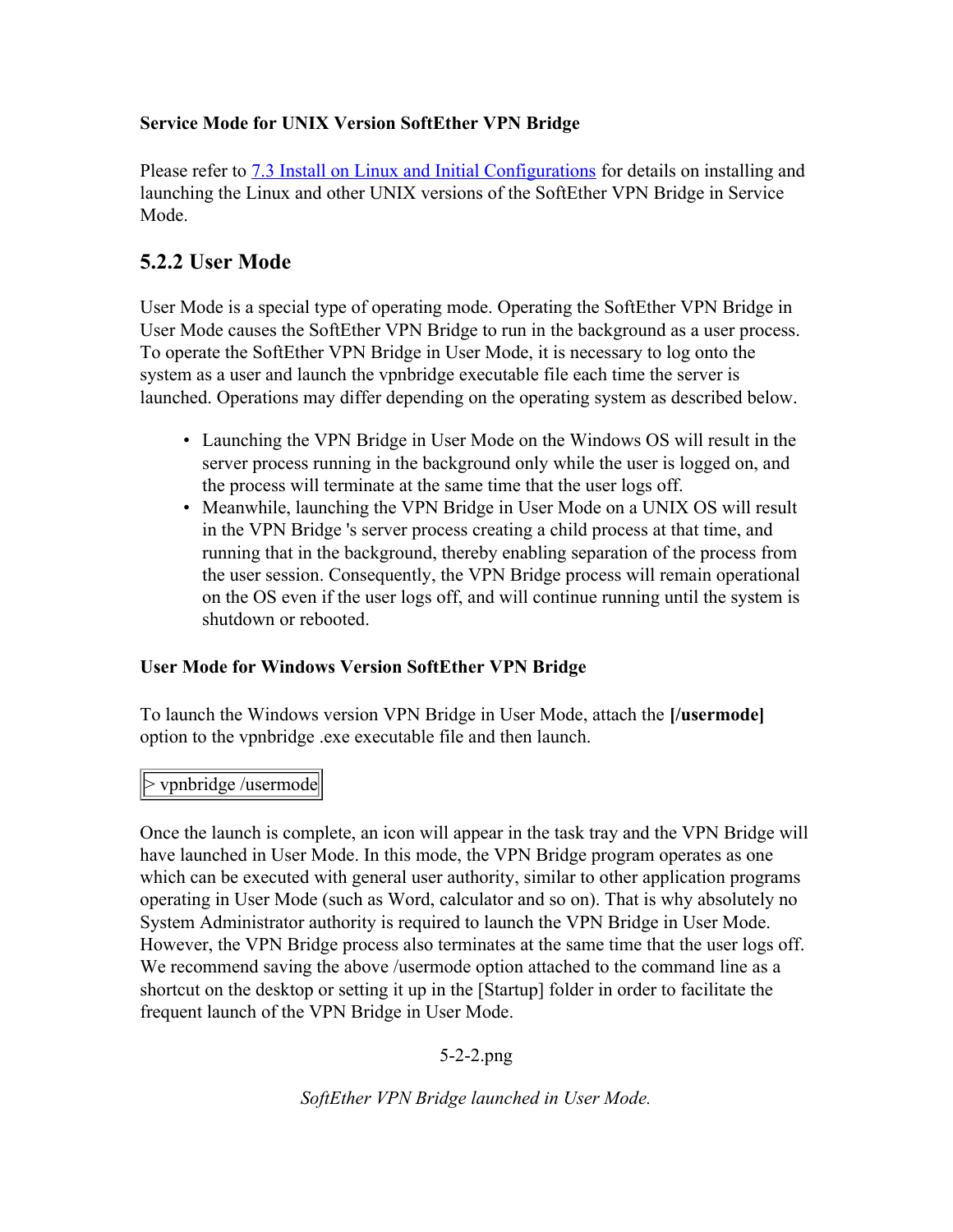To terminate the User Mode once it has been launched, right click on the icon in the task tray and select [Exit SoftEther VPN Bridge ].

Furthermore, clicking on [Hide task tray icon], hides the icon in the task tray display. This function is available when the VPN Bridge is launched regularly in User Mode and the icon display becomes a hindrance. Note, however, that the VPN Bridge cannot be terminated from the menu when the task tray icon is hidden. In this case, press the Ctrl  $+$  $Alt + Del$  keys to open the Task Manager and end the vpnbridge .exe process. When launching vpnbridge .exe the next time in User Mode, the task tray icon can be restored by attaching the **/usermode\_showtray** option.

5-2-3.png

*Hide task tray icon menu.*

When using the SoftEther VPN Bridge , rather than operating the server by using System Administrator authority and registering the server as a system service, operating the server in User Mode with general user authorization may enable security to be enhanced. Launching the SoftEther VPN Bridge in User Mode may, however, result in the inability to use the local bridge function.

## **User Mode for Unix Version SoftEther VPN Bridge**

To launch the VPN Bridge in User Mode on UNIX systems including Linux, rather than registering the vpnbridge executable file in the system as a daemon, attach the **start** argument from the command line as shown below as if launching a normal application command (such as ls, cat, etc.) and launch vpnbridge .

```
\frac{1}{2} ./vpnbridge start
SoftEther VPN Bridge Service Started.
$
```
If control returns to the shell after the message [SoftEther VPN Bridge Service Started.] is output, this means that the VPN Bridge was properly launched in User Mode. To terminate the VPN Bridge once it has been launched, attach the **stop** argument and launch the vpnbridge as follows.

```
$ ./vpnbridge stop
SoftEther VPN Bridge Service Stopped.
$
```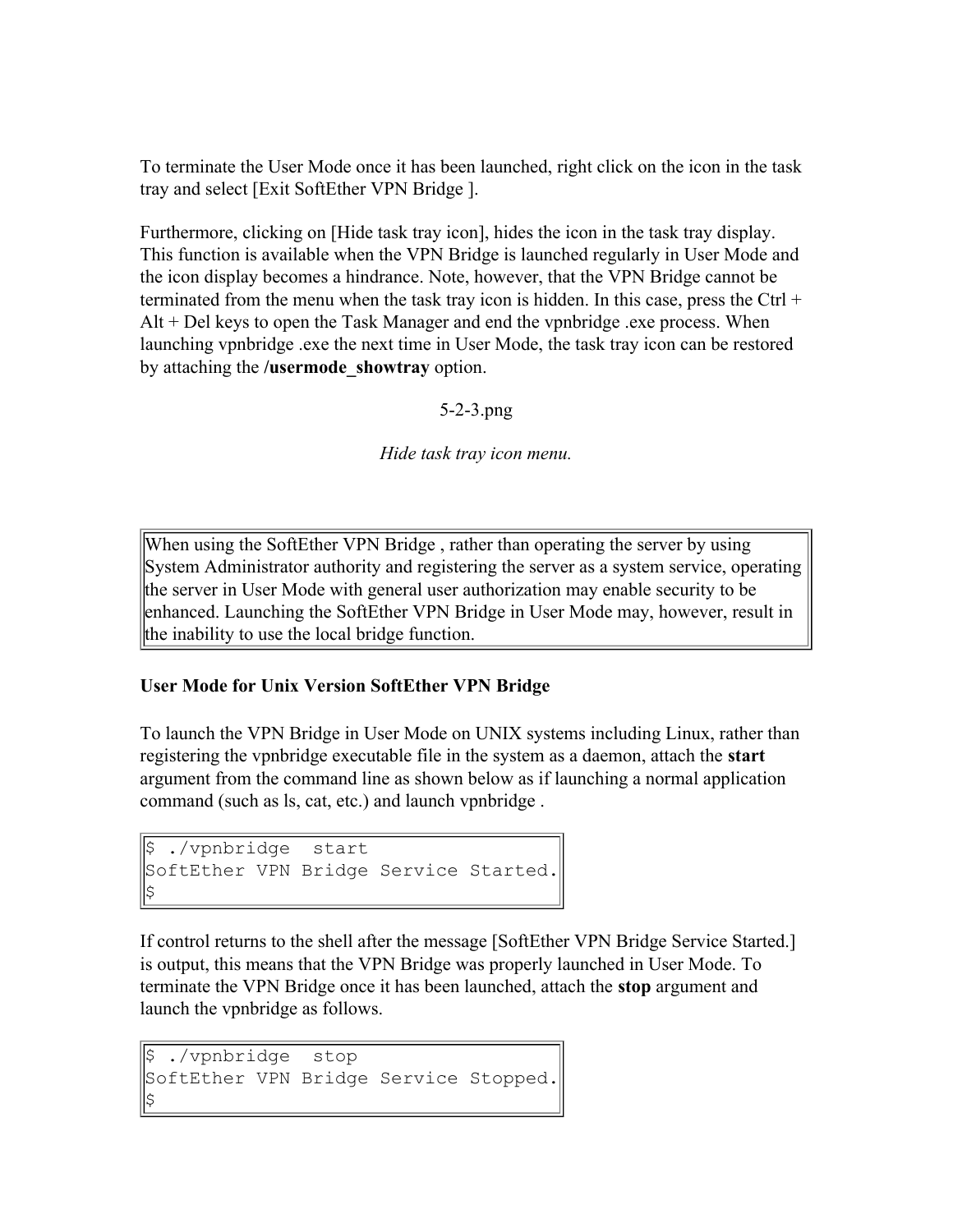When the VPN Bridge is launched on UNIX in User Mode, the process operates and becomes a background process with that user's authority. Therefore, the vpnbridge process continues to operate even if the user logs out or disconnects the SSH connection. The process continues to operate until the system is rebooted or until the process is forcibly terminated by root.

As described in [7.3 Install on Linux and Initial Configurations](http://www.softether.org/4-docs/1-manual/7._Installing_SoftEther_VPN_Server/7.3_Install_on_Linux_and_Initial_Configurations), daemonizing and using the vpnbridge process in UNIX operating systems is simply a matter of registering it so as to instruct the operating system's startup script to call up **vpnbridge start**. Even when running the VPN Bridge in Service Mode, something equivalent to the procedure described here is automatically performed by a system with root authority so there is fundamentally no difference. Accordingly, the items described below also apply generally to the daemonized VPN Bridge .

As shown below, the vpnbridge process is launched in two stages on the UNIX version VPN Bridge . First, the first process named execsvc is launched as a background process, after which that process creates a child process using the fork() system call, and this child process carries out the actual VPN processing. The parent process (process ID 1549 in the example below) constantly monitors the child process (process ID 1550 in the example below) and in the event that an abnormal error occurs, immediately terminates the process and launches it again to attempt recovery (see [3.3 VPN Server Administration](http://www.softether.org/4-docs/1-manual/3._SoftEther_VPN_Server_Manual/3.3_VPN_Server_Administration) for details). The example below was actually run on a particular Linux system so it may not appear the same on different Linux or other operating systems. In addition, in order to display multiple threads as multiple processes in the case of versions with old Linux kernels (i.e. versions not compatible with native threads), the actual vpnbridge processes created may be more than those in the example below but this is a display issue and operation is in fact normal.

| ∥\$ ps auxf                                                                                |
|--------------------------------------------------------------------------------------------|
| USER PID %CPU %MEM VSZ RSS TTY STAT START TIME COMMAND                                     |
| $\parallel$ neko 1549 0.0 0.8 5188 560 ? S< Nov24 0:00 /tmp/vpnbridge execsvc              |
| neko 1550 0.0 4.0 11888 2520 ? S< Nov24 0:08 \                      /tmp/vpnbridge execsvc |

Although it only occurs rarely, in the event that the VPN Bridge process launched in User Mode goes out of control for some reason such as a hardware malfunction (a memory shortage, for instance) and is unable to be stopped by **vpnbridge /stop**, first forcibly terminate the parent vpnbridge process (process ID 1549 in the example above) by sending a signal to it using **kill -KILL**, then forcibly terminate the remaining process (process ID 1550 in the above example) by sending a signal to it with **kill -KILL**. Forcibly terminating the child process first may cause the parent process to determine that the child process terminated abnormally and launch it again. Depending on the system, **killall -KILL vpnbridge** may enable the simultaneous termination of all vpnbridge processes.